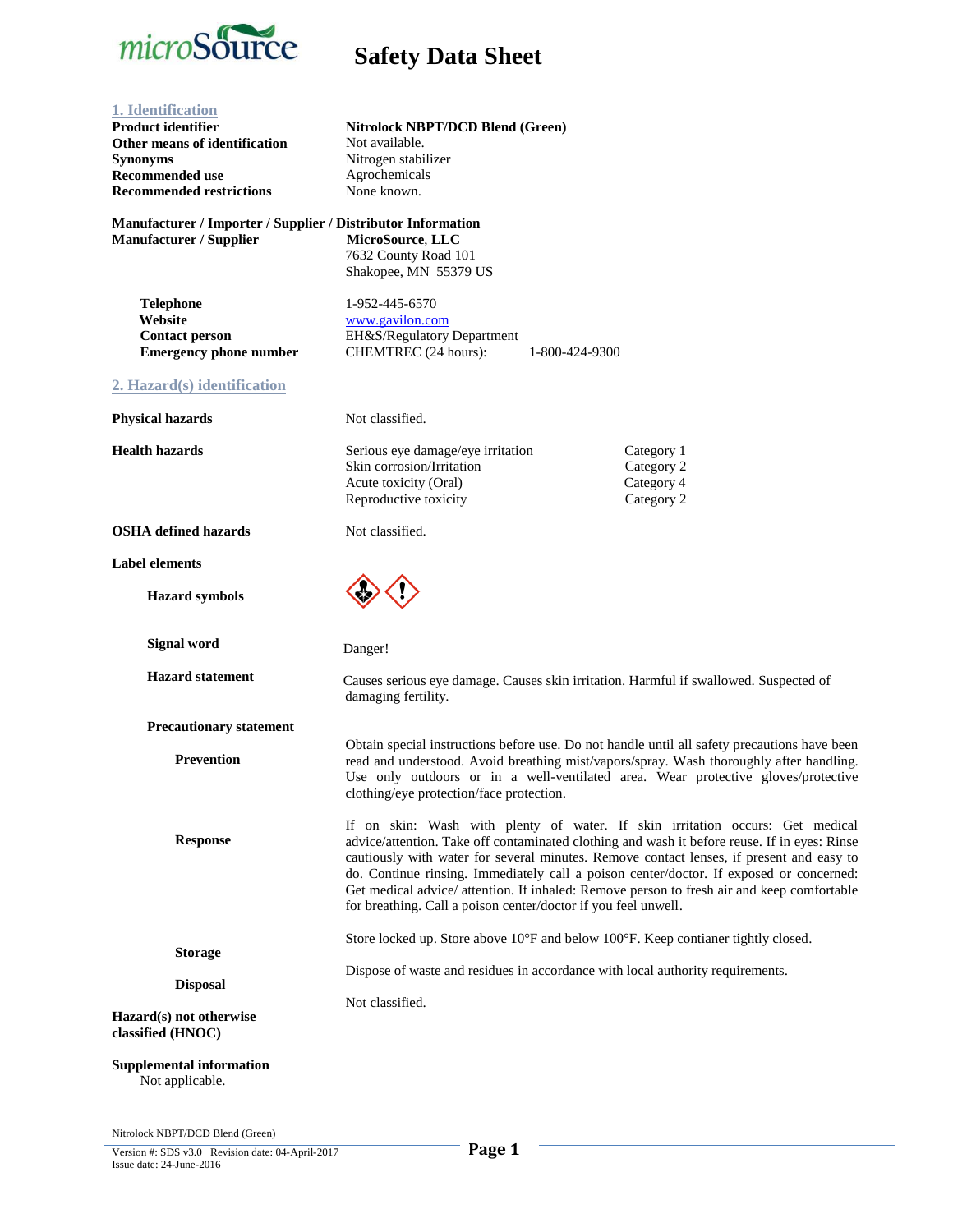

### **3. Composition/information on ingredients**

| <b>Mixtures</b><br><b>Chemical name</b>                                             |                                                                                                                                                                                                                                                                                                                                | <b>CAS</b> number                                                                                                                                                                                                                                                                                                          | $\frac{0}{0}$ |
|-------------------------------------------------------------------------------------|--------------------------------------------------------------------------------------------------------------------------------------------------------------------------------------------------------------------------------------------------------------------------------------------------------------------------------|----------------------------------------------------------------------------------------------------------------------------------------------------------------------------------------------------------------------------------------------------------------------------------------------------------------------------|---------------|
| Proprietary Solvent Blend                                                           |                                                                                                                                                                                                                                                                                                                                | *Proprietary                                                                                                                                                                                                                                                                                                               | $55 - 75$     |
| N-(n-butyl)-thiophosphoric triamide                                                 |                                                                                                                                                                                                                                                                                                                                | 94317-64-3                                                                                                                                                                                                                                                                                                                 | $10 - 25$     |
| Dicyandiamide                                                                       |                                                                                                                                                                                                                                                                                                                                | 461-58-5                                                                                                                                                                                                                                                                                                                   | $10 - 25$     |
| Blue/yellow colorant                                                                |                                                                                                                                                                                                                                                                                                                                | Mixture                                                                                                                                                                                                                                                                                                                    | $0 - 2$       |
|                                                                                     |                                                                                                                                                                                                                                                                                                                                | *Proprietary indicates that the chemical identity of this component is claimed as a trade secret per the HCS 29CFR 1910.1200                                                                                                                                                                                               |               |
| <b>Composition comments</b>                                                         | All concentrations are in weight unless ingredient is a gas. Gas concentrations are in<br>percent by volume.<br>This Safety Data Sheet is not a guarantee of product specification or NPK value(s). NPK<br>content is on specified sales orders, customer invoices, or product specification sheets<br>obtained from supplier. |                                                                                                                                                                                                                                                                                                                            |               |
| <b>4. First-aid measures</b>                                                        |                                                                                                                                                                                                                                                                                                                                |                                                                                                                                                                                                                                                                                                                            |               |
| <b>Eye contact</b>                                                                  | evaluation.                                                                                                                                                                                                                                                                                                                    | Check for and remove contact lenses. Flush immediately with copious amounts<br>of water or normal saline (minimum of 15 minutes), holding eyelids apart to<br>ensure complete irritation of the eye and eyelid tissue. Take exposed individual<br>to a health care professional, preferably an opthalmologist, for further |               |
| Skin contact                                                                        | Remove contaminated clothing, shoes and equipment. Wash exposed area with<br>plenty of soap and water. Repeat washing. If redness or irritation occurs, seek<br>medical attention. Wash contaminated clothing before reuse.                                                                                                    |                                                                                                                                                                                                                                                                                                                            |               |
| <b>Inhalation</b>                                                                   | Move person to fresh air. If the affected person is not breathing, apply artificial<br>respiration. Get medical attention immediately.                                                                                                                                                                                         |                                                                                                                                                                                                                                                                                                                            |               |
| <b>Ingestion</b>                                                                    | Rinse mouth thoroughly. Drink 1 or 2 glasses of water. Do not induce vomiting<br>without advice from poison control center. If vomiting occurs, keep head low so<br>that stomach content doesn't get into the lungs. Get medical attention.                                                                                    |                                                                                                                                                                                                                                                                                                                            |               |
| <b>Most important</b><br>symptoms/effects, acute and<br>delayed                     | Risk of serious damage to eyes. Skin irritation. Respiratory tract irritation.                                                                                                                                                                                                                                                 |                                                                                                                                                                                                                                                                                                                            |               |
| <b>Indication of immediate</b><br>medical attention and<br>special treatment needed | Treat symptomatically. Symptoms may be delayed.                                                                                                                                                                                                                                                                                |                                                                                                                                                                                                                                                                                                                            |               |
| <b>General information</b>                                                          | Ensure that medical personnel are aware of the material(s) involved, and take<br>precautions to protect themselves.                                                                                                                                                                                                            |                                                                                                                                                                                                                                                                                                                            |               |
| <b>5. Fire-fighting measures</b>                                                    |                                                                                                                                                                                                                                                                                                                                |                                                                                                                                                                                                                                                                                                                            |               |
| <b>Suitable extinguishing</b><br>media                                              | Water fog. Water spray. Carbon dioxide $(CO2)$ . Foam.                                                                                                                                                                                                                                                                         |                                                                                                                                                                                                                                                                                                                            |               |
| Unsuitable<br>extinguishing media                                                   | Do not use water jet as an extinguisher, as this will spread the fire.                                                                                                                                                                                                                                                         |                                                                                                                                                                                                                                                                                                                            |               |
| <b>Specific hazards arising</b><br>from the chemical                                | Fire may produce irritating, corrosive and/or toxic gases.                                                                                                                                                                                                                                                                     |                                                                                                                                                                                                                                                                                                                            |               |
| <b>Special protective</b><br>equipment and<br>precautions for<br>firefighters       | Self-contained breathing apparatus and full protective clothing should be worn when<br>fighting chemical fires. Selection of respiratory protection for firefighting: follow the<br>general fire precautions indicated in the workplace.                                                                                       |                                                                                                                                                                                                                                                                                                                            |               |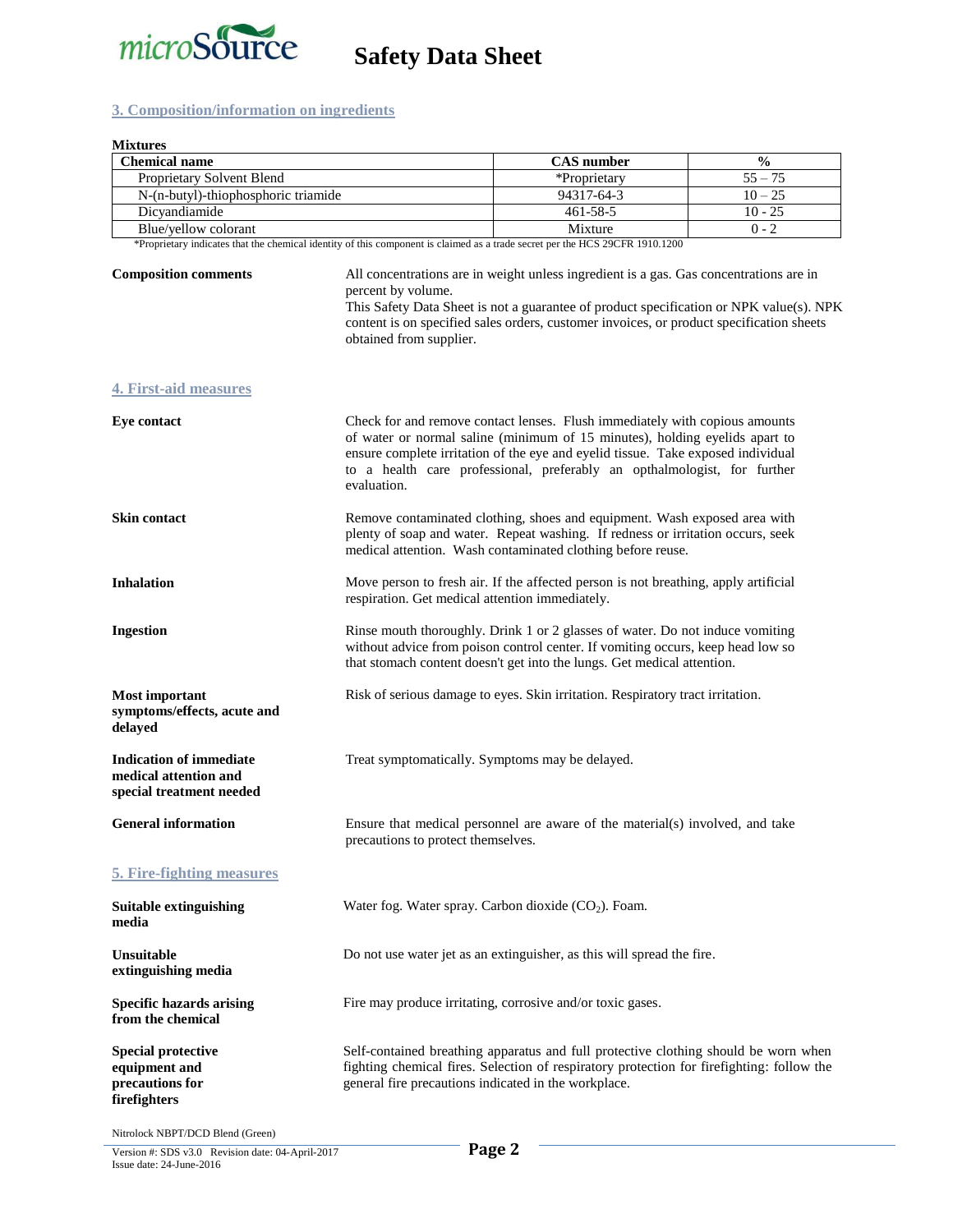

| <b>Fire-fighting</b><br>equipment/instructions                            | Use standard firefighting procedures and consider the hazards of other involved<br>materials. Move containers from the fire area if you can do so without risk.                                                                                               |
|---------------------------------------------------------------------------|---------------------------------------------------------------------------------------------------------------------------------------------------------------------------------------------------------------------------------------------------------------|
| <b>6. Accidental release measures</b>                                     |                                                                                                                                                                                                                                                               |
| Personal precautions,<br>protective equipment and<br>emergency procedures | Avoid inhalation of vapors and spray mist and contact with skin and eyes. Ensure adequate<br>ventilation. Wear suitable protective clothing. For personal protection see Section 8 of the SDS.                                                                |
| <b>Methods and materials for</b><br>containment and cleaning up           | Large Spills: Stop the flow of material, if this is without risk. Dike the spilled material,<br>where this is possible. Absorb with vermiculite, dry sand or earth and place into containers.<br>After removal flush contaminated area thoroughly with water. |
|                                                                           | Small Spills: Wipe up with absorbent material (e.g. cloth, fleece). Clean surface thoroughly to<br>remove residual contamination.                                                                                                                             |
|                                                                           | Never return spills to original containers for re-use.                                                                                                                                                                                                        |
| <b>Environmental precautions</b>                                          | Prevent further leakage or spillage if safe to do so. Do not contaminate water. Do not allow to<br>enter drains, sewers or watercourses.                                                                                                                      |
| 7. Handling and storage                                                   |                                                                                                                                                                                                                                                               |
| <b>Precautions for safe handling</b>                                      | Avoid inhalation of vapors/spray and contact with skin and eyes. Use only with adequate<br>ventilation. Observe good industrial hygiene practices.                                                                                                            |
| Conditions for safe storage,<br>including any incompatibilities           | Keep container tightly closed. Store in a cool, dry well-ventilated place. Store away from<br>incompatible materials. Long term storage at temperatures above 100°F (36°C), and long                                                                          |

term storage of opened containers, will cause the product to degrade. Always use oldest stock first.

### **8. Exposure controls/personal protection**

| <b>Occupational exposure limits</b>                                  | No exposure limits noted for ingredient(s).                                                                                                                                                            |
|----------------------------------------------------------------------|--------------------------------------------------------------------------------------------------------------------------------------------------------------------------------------------------------|
| <b>Biological limit values</b>                                       | No biological exposure limits noted for the ingredient(s).                                                                                                                                             |
| <b>Exposure guidelines</b>                                           | Follow standard monitoring procedures.                                                                                                                                                                 |
| Appropriate engineering<br>controls                                  | Provide adequate general and local exhaust ventilation. Observe Occupational<br>Exposure Limits and minimize the risk of inhalation of vapors and mists. Provide<br>eyewash station and safety shower. |
| Individual protection measures such as personal protective equipment |                                                                                                                                                                                                        |
| <b>Eye/face protection</b>                                           | Chemical goggles are recommended.                                                                                                                                                                      |
| <b>Skin Protection</b>                                               |                                                                                                                                                                                                        |
| <b>Hand protection</b>                                               | Chemical resistant gloves are recommended. Be aware that the liquid may penetrate<br>the gloves. Frequent change is advisable. Suitable gloves can be recommended by the<br>glove supplier.            |
| <b>Other</b>                                                         | Wear appropriate clothing to prevent repeated or prolonged skin contact.                                                                                                                               |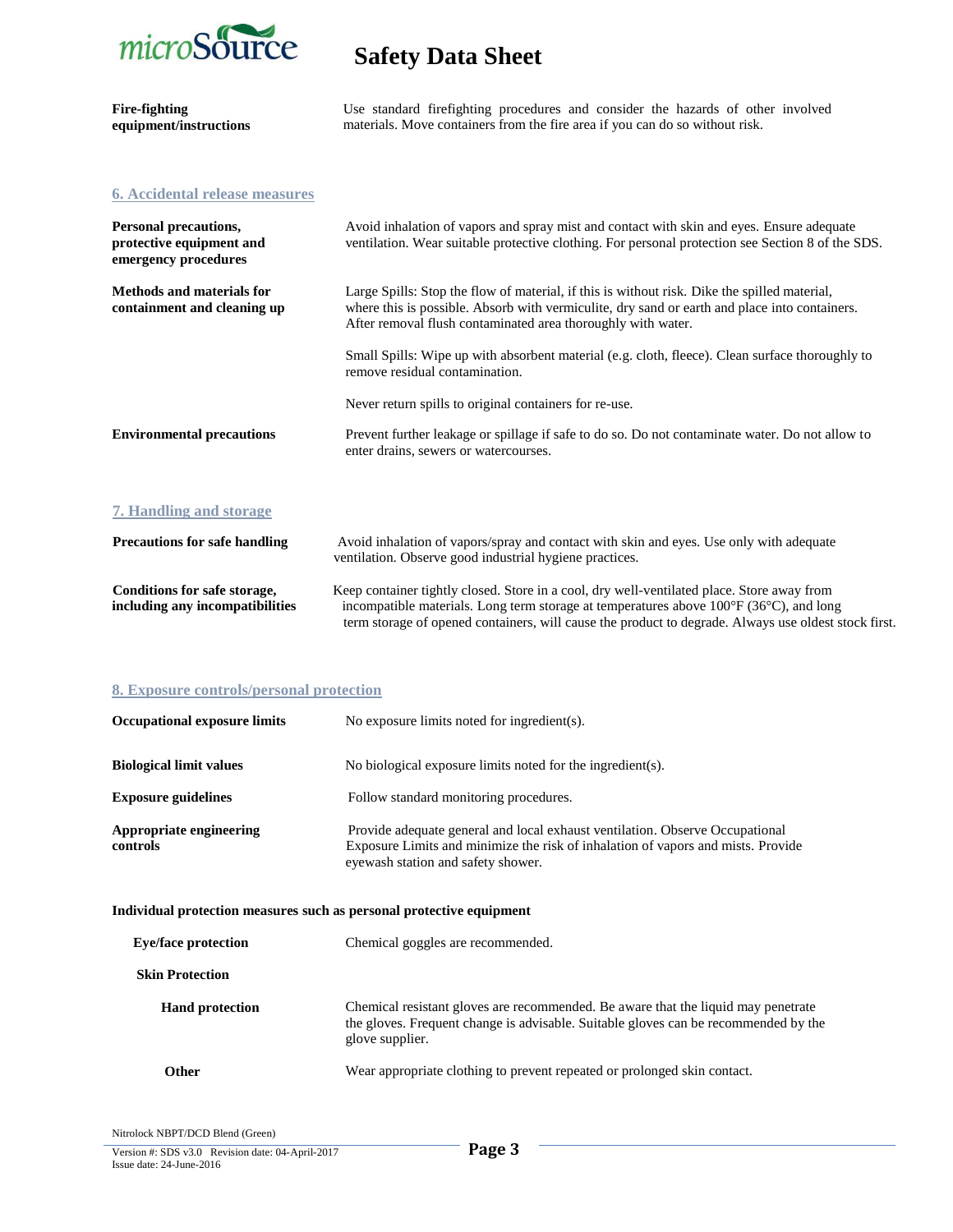

| <b>Respiratory protection</b>    | If engineering controls do not maintain airborne concentrations below recommended exposure<br>limits (where applicable) or to an acceptable level (in countries where exposure limits have not<br>been established), an approved respirator must be worn. Wear air supplied respiratory protection if<br>exposure concentrations are unknown. In case of inadequate ventilation or risk of inhalation of<br>vapors, use suitable respiratory equipment.<br>In the United States of America, if respirators are used, a program should be instituted to assure<br>compliance with OSHA 29 CFR 1910.134 and ANSI Z88.2. |
|----------------------------------|-----------------------------------------------------------------------------------------------------------------------------------------------------------------------------------------------------------------------------------------------------------------------------------------------------------------------------------------------------------------------------------------------------------------------------------------------------------------------------------------------------------------------------------------------------------------------------------------------------------------------|
| <b>Thermal hazards</b>           | Wear appropriate thermal protective clothing, when necessary.                                                                                                                                                                                                                                                                                                                                                                                                                                                                                                                                                         |
| General hygiene<br>consideration | Always observe good personal hygiene measures, such as washing after handling the material<br>and before eating, drinking, and/or smoking. Routinely wash work clothing and protective<br>equipment to remove contaminants. Handle in accordance with good industrial hygiene and safety<br>practice.                                                                                                                                                                                                                                                                                                                 |

### **9. Physical and chemical properties**

| Appearance                             |                          |
|----------------------------------------|--------------------------|
| <b>Physical State</b>                  | Green liquid.            |
| Form                                   | Liquid.                  |
| Color                                  | Green.                   |
| Odor                                   | Mild, sulfur-like        |
| Odor threshold                         | Not available.           |
| pН                                     | $9.50$ (neat)            |
| Melting point/freezing point           | $<$ -17.7 °C (0 °F)      |
| Initial boiling point and boiling      | Unknown.                 |
| range                                  |                          |
| <b>Flash point</b>                     | $>=94$ °C (201°F) PMCC   |
| <b>Evaporation Rate</b>                | No data available.       |
| <b>Flammability</b> (solid, gas)       | No data available.       |
| <b>Upper/lower flammability</b>        |                          |
| <b>Flammability limit-lower</b> (%)    | No data available.       |
| <b>Flammability limit-upper</b> $(\%)$ | No data available.       |
| Vapor pressure                         | No data available.       |
| Vapor Density (Air=1)                  | No data available.       |
| <b>Relative density</b>                | 1.154 @ $15.5^{\circ}$ C |
| <b>Solubility</b>                      | Completely soluble.      |
| <b>Partition coefficient</b>           | No data available.       |
| (n-octanol/water)                      |                          |
| <b>Decomposition temperature</b>       | No data available.       |
| <b>Auto-ignition temperature</b>       | No data available.       |
| <b>Viscosity</b>                       |                          |
| Other information                      |                          |
| <b>Percent volatile</b>                | Not available.           |
|                                        |                          |

### **10. Stability and reactivity**

| <b>Reactivity</b>                            | This product is stable and non-reactive under normal conditions of use, storage and transport. |
|----------------------------------------------|------------------------------------------------------------------------------------------------|
| <b>Chemical stability</b>                    | Stable under normal temperature conditions and recommended use.                                |
| <b>Possibility of hazardous</b><br>reactions | Hazardous polymerization does not occur.                                                       |
| <b>Conditions to avoid</b>                   | Extreme temperatures.                                                                          |
| Incompatible materials                       | Strong oxidizing agents.                                                                       |
| <b>Hazardous decomposition</b><br>products   | During combustion: Carbon monoxide. Carbon dioxide. Nitrogen oxides. Sulfur oxides.            |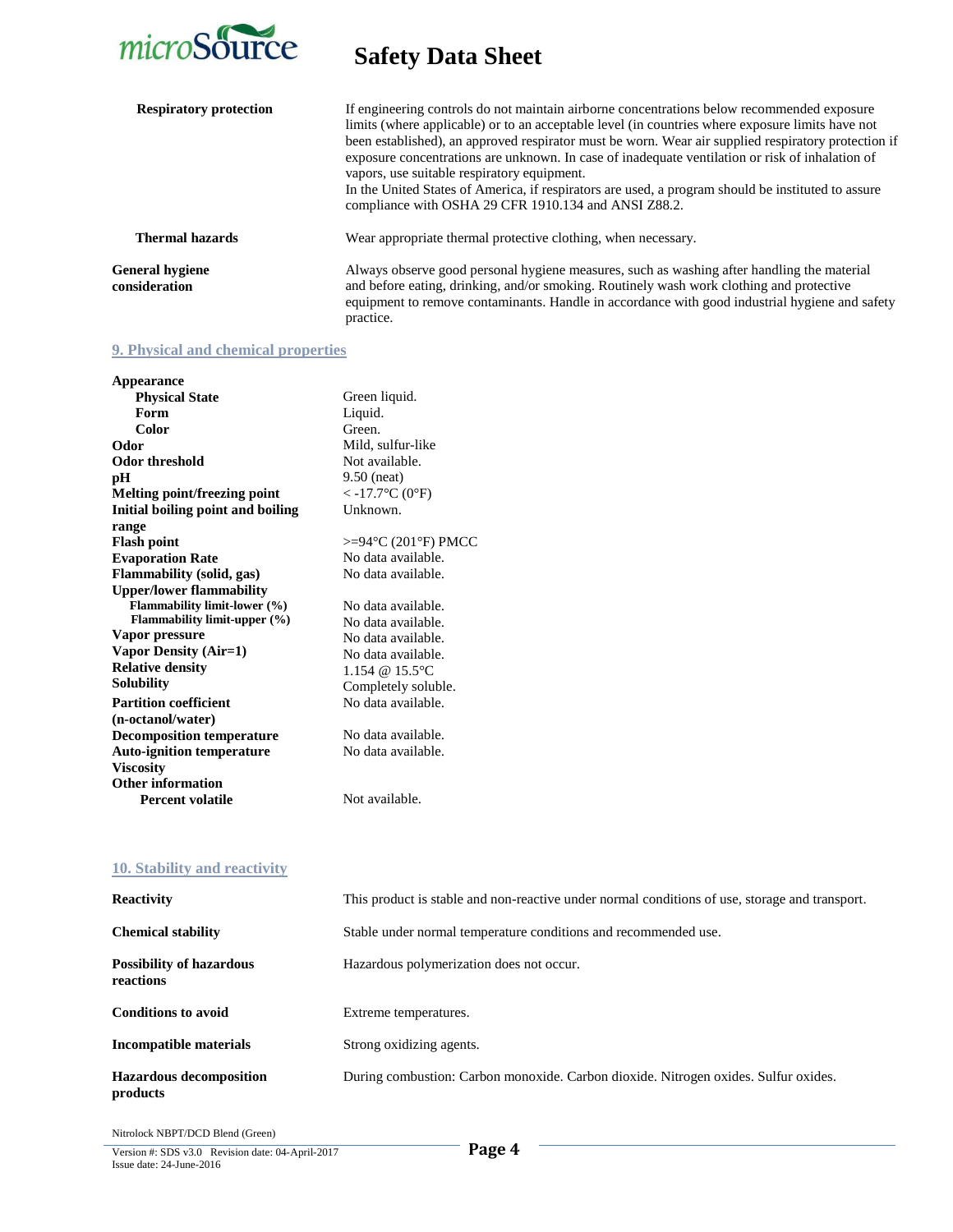

#### **11. Toxicological information**

#### **Information on likely routes of exposure**

| <b>Ingestion</b>                                                                   | Harmful if swallowed.                                                                                                |  |  |
|------------------------------------------------------------------------------------|----------------------------------------------------------------------------------------------------------------------|--|--|
| <b>Inhalation</b>                                                                  | Vapors and spray mist may irritate throat and respiratory system and cause coughing.                                 |  |  |
| <b>Skin contact</b>                                                                | Prolonged or repeated skin contact may cause irritation.                                                             |  |  |
| Eve contact.                                                                       | Causes serious eye damage.                                                                                           |  |  |
| Symptoms related to the<br>physical, chemical and<br>toxicological characteristics | May cause serious eye damage. May cause irritation to nose and throat if inhaled.<br>Skin sensitization may develop. |  |  |
|                                                                                    |                                                                                                                      |  |  |

#### **Information on toxicological effects**

| <b>Acute toxicity</b>                                         | May cause discomfort if swallowed.                                              |                     |
|---------------------------------------------------------------|---------------------------------------------------------------------------------|---------------------|
| <b>Components</b>                                             | <b>Species</b>                                                                  | <b>Test Results</b> |
| N-(n-butyl)-thiophosphoric triamide (CAS 94317-64-3)<br>Acute |                                                                                 |                     |
| Dermal                                                        |                                                                                 |                     |
| LD50                                                          | Rat                                                                             | $>$ 2000 mg/kg      |
| Oral<br>LD50                                                  | Rat                                                                             | $>$ 2823 mg/kg      |
| <b>Skin corrosion/irritation</b>                              | Prolonged contact may cause slight skin irriatation with local redness.         |                     |
| Serious eye damage/eye<br><b>Irritation</b>                   | Causes serious eye damage.                                                      |                     |
| <b>Respiratory sensitization</b>                              | Not classified.                                                                 |                     |
| <b>Skin sensitization</b>                                     | Not classified.                                                                 |                     |
| <b>Germ cell mutagenicity</b>                                 | Not classified.                                                                 |                     |
| Carcinogenicity                                               | This product is not considered to be a carcinogen by IARC, ACGIH, NTP, or OSHA. |                     |
| <b>Reproductive toxicity</b>                                  | Suspected of damaging fertility.                                                |                     |
| Specific target organ toxicity-<br>single exposure            | Not classified.                                                                 |                     |
| Specific target organ toxicity-<br>repeated exposure          | Not classified.                                                                 |                     |
| <b>Aspiration hazard</b>                                      | Not classified.                                                                 |                     |
| <b>Chronic effects</b>                                        | Prolonged exposure may cause chronic effects.                                   |                     |
| <b>Further information</b>                                    | No other specific acute or chronic health impact noted.                         |                     |
|                                                               |                                                                                 |                     |

#### **12. Ecological information**

**Ecotoxicity** The product is not classified as environmentally hazardous. However, this does not exclude the possibility that large or frequent spills can have a harmful or damaging effect on the environment.

| Components                                                      |       | <b>Species</b> | <b>Test Results</b>           |
|-----------------------------------------------------------------|-------|----------------|-------------------------------|
| N-(n-butyl)-thiophosphoric triamide (CAS 94317-64-3)<br>Aquatic |       |                |                               |
| Crustacea                                                       | EC50  | Daphnia        | $290 \text{ mg/l}$ , 48 hours |
| Fish                                                            | LC50. | Fish           | $1140$ mg/l, 96 hours         |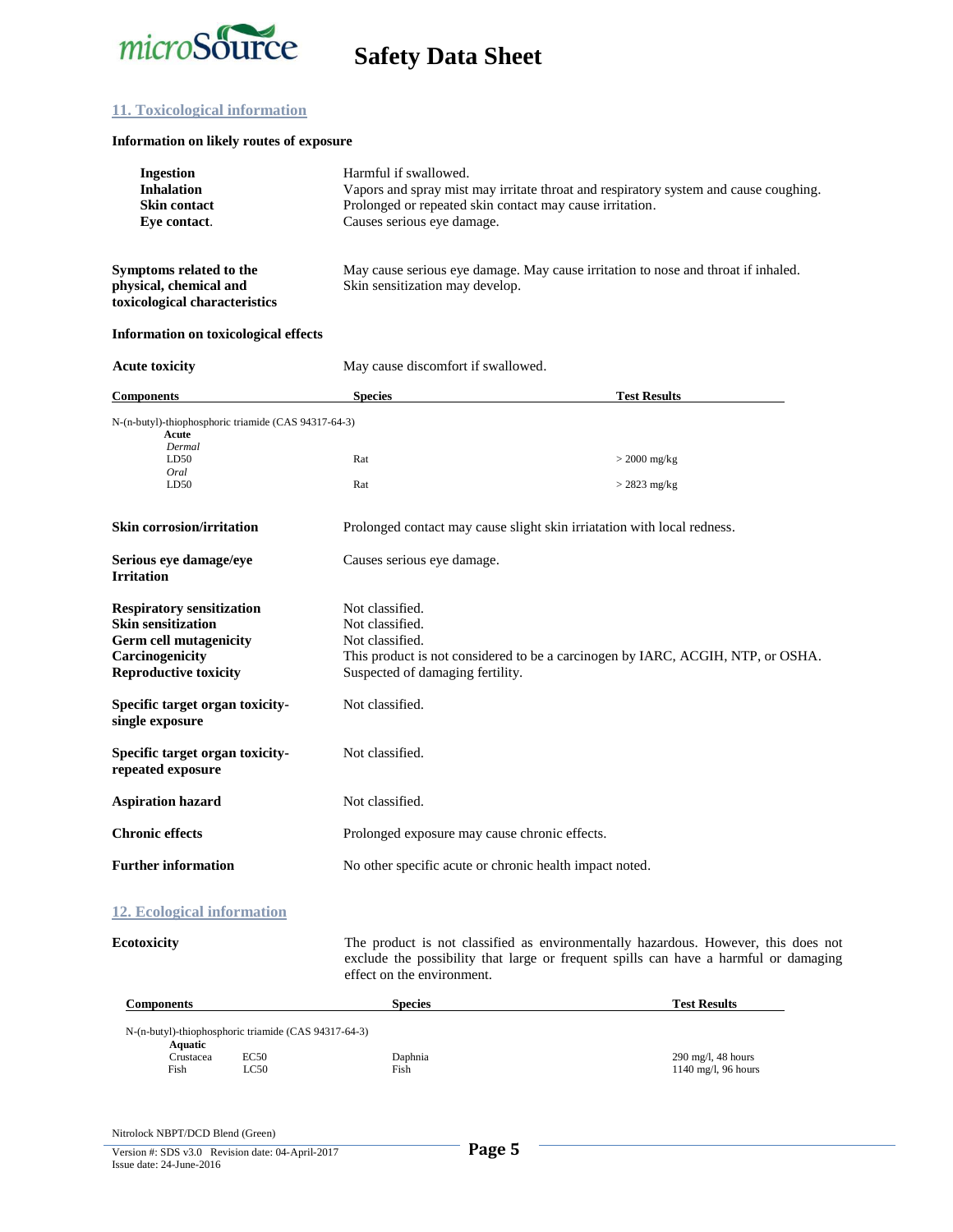

| Persistence and degradability                                                                                                                                    | No data available.                                                                                                                                                                                                                             |  |
|------------------------------------------------------------------------------------------------------------------------------------------------------------------|------------------------------------------------------------------------------------------------------------------------------------------------------------------------------------------------------------------------------------------------|--|
| <b>Bioaccumulative potential</b>                                                                                                                                 | No data available.                                                                                                                                                                                                                             |  |
| <b>Mobility in soil</b>                                                                                                                                          | This product is water soluble and may disperse in soil.                                                                                                                                                                                        |  |
| Other adverse effects                                                                                                                                            | No data available.                                                                                                                                                                                                                             |  |
| <b>13. Disposal considerations</b>                                                                                                                               |                                                                                                                                                                                                                                                |  |
| <b>Disposal instructions</b>                                                                                                                                     | Do not allow this material to drain into sewers/water supplies. Dispose in accordance with all<br>applicable regulations.                                                                                                                      |  |
| Hazardous waste code                                                                                                                                             | The waste code should be assigned in discussion between the user, the producer and the waste<br>disposal company.                                                                                                                              |  |
| Waste from residues / unused<br>products                                                                                                                         | Disposal recommendations are based on material as supplied. Disposal must be in<br>accordance with current applicable laws and regulations, and material characteristics at time of<br>disposal.                                               |  |
| <b>Contaminated packaging</b>                                                                                                                                    | Since emptied containers may retain product residue, follow label warnings even after container<br>is emptied.                                                                                                                                 |  |
| <b>14. Transport information</b>                                                                                                                                 |                                                                                                                                                                                                                                                |  |
| <b>DOT</b>                                                                                                                                                       | Not regulated as a hazardous material by DOT.                                                                                                                                                                                                  |  |
| <b>IATA</b>                                                                                                                                                      | Not regulated as a dangerous goods.                                                                                                                                                                                                            |  |
| <b>IMDG</b>                                                                                                                                                      | Not regulated as a dangerous goods.                                                                                                                                                                                                            |  |
| <b>Transport in bulk according to</b><br>Annex II of MARPOL 73/78 and<br>the IBC Code                                                                            | Not established.                                                                                                                                                                                                                               |  |
| <b>15. Regulatory information</b>                                                                                                                                |                                                                                                                                                                                                                                                |  |
| <b>US</b> federal regulations                                                                                                                                    | All components of this product are on the U.S. EPA TSCA Inventory List or are exempt from<br>TSCA inventory requirements.<br>This product is a "Hazardous Chemical" as defined by the OSHA Hazard Communication Standard, 29 CFR<br>1910.1200. |  |
| TSCA Section 12(b) Export Notification (40 CFR 707, Subpt. D)<br>N-(n-butyl)-thiophosphoric triamide (CAS 94317-64-3)<br>1.0% One-Time Export Notification only. |                                                                                                                                                                                                                                                |  |
| US OSHA Specifically Regulated Substances (29 CFR 1910.1001-1050)<br>Not listed.                                                                                 |                                                                                                                                                                                                                                                |  |
| <b>CERCLA Hazardous Substance List (40 CFR 302.4)</b><br>Not listed.                                                                                             |                                                                                                                                                                                                                                                |  |
| <b>Superfund Amendments and Reauthorization Act of 1986 (SARA)</b>                                                                                               |                                                                                                                                                                                                                                                |  |

| <b>Hazard categories</b>                         | Immediate Hazard - Yes<br>Delayed Hazard - Yes<br>Fire Hazard - No<br>Pressure Hazard - No<br>Reactivity Hazard - No |
|--------------------------------------------------|----------------------------------------------------------------------------------------------------------------------|
| <b>SARA 302 Extremely</b><br>hazardous substance | No                                                                                                                   |
| SARA 311/312 Hazardous<br>chemical               | Yes                                                                                                                  |
| SARA 313 (TRI reporting)<br>Not regulated.       |                                                                                                                      |
| Nitrolock NBPT/DCD Blend (Green)                 |                                                                                                                      |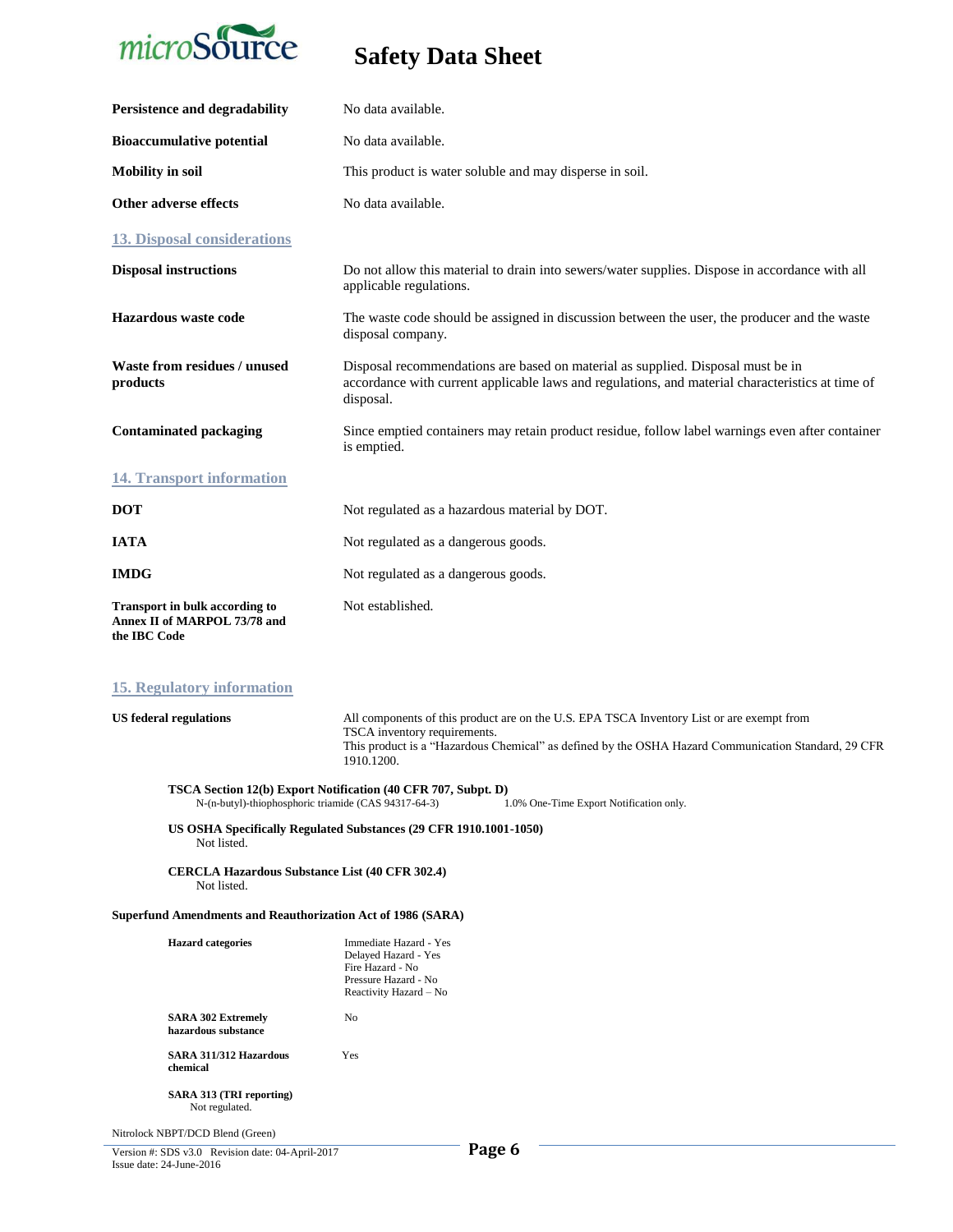

**Other federal regulations**

**Clean Air Act (CAA) Section 112 Hazardous Air Pollutants (HAPs) List** Not regulated. **Clean Air Act (CAA) Section 112(r) Accidental Release Prevention (40 CFR 68.130)** Not regulated.

**Safe Drinking Water Act (SDWA)** Not regulated.<br> **Food and Drug** Not regulated. **Food and Drug Administration (FDA)**

**US state regulations** This product does not contain a chemical known to the State of California to cause cancer, birth defects or other reproductive harm.

**US Massachusetts RTK – Substance List** Not regulated. **US Minnesota RTK – Substance List** Not regulated. **US New Jersey Worker and Community Right-to-Know Act** Not regulated. **US Pennsylvania RTK – Hazardous Substances** Not regulated. **US Rhode Island RTK** Not regulated.

 **US California Proposition 65 US – California Proposition 65 – Carcinogens & Reproductive Toxicity (CRT): Listed substances** Not listed.

#### **International Inventories**

| Country(s) or region        | <b>Inventory name</b>                         | On inventory (yes/no)* |
|-----------------------------|-----------------------------------------------|------------------------|
| United States & Puerto Rico | Toxic Substances Control Act (TSCA) Inventory | Yes                    |

\*A "Yes" indicates this product complies with the inventory requirements administered by the governing country(s). A "No" indicates that one or more components of the product are not listed or exempt from listing on the inventory administered by the governing country(s).

#### **16. Other information, including date of preparation or last revision**

**Issue date** 24-June-2016 **Revision date** 27-March-2017

**Version #** SDS v2.0

**NFPA Ratings**

| List of abbreviations                                                                                                                                                                                                                                                                                                              | EC50: Effective concentration, 50%.                                              |
|------------------------------------------------------------------------------------------------------------------------------------------------------------------------------------------------------------------------------------------------------------------------------------------------------------------------------------|----------------------------------------------------------------------------------|
|                                                                                                                                                                                                                                                                                                                                    | LC50: Lethal concentration, 50%.                                                 |
| <b>References</b>                                                                                                                                                                                                                                                                                                                  | EPA: Acquire database                                                            |
|                                                                                                                                                                                                                                                                                                                                    | HSDB® - Hazardous Substances Data Bank                                           |
|                                                                                                                                                                                                                                                                                                                                    | <b>IARC Monographs. Overall Evaluation of Carcinogenicity</b>                    |
|                                                                                                                                                                                                                                                                                                                                    | National Toxicology Program (NTP) Report on Carcinogens                          |
|                                                                                                                                                                                                                                                                                                                                    | ACGIH Documentation of the Threshold Limit Value and Biological Exposure Indices |
| Preparation                                                                                                                                                                                                                                                                                                                        | The preparation of this MSDS was in accordance with ANSI Z400.1-2010.            |
| Nitrolock NBPT/DCD Blend (Green)                                                                                                                                                                                                                                                                                                   |                                                                                  |
| $\mathbf{v}$ $\mathbf{v}$ $\mathbf{v}$ $\mathbf{v}$ $\mathbf{v}$ $\mathbf{v}$ $\mathbf{v}$ $\mathbf{v}$ $\mathbf{v}$ $\mathbf{v}$ $\mathbf{v}$ $\mathbf{v}$ $\mathbf{v}$ $\mathbf{v}$ $\mathbf{v}$ $\mathbf{v}$ $\mathbf{v}$ $\mathbf{v}$ $\mathbf{v}$ $\mathbf{v}$ $\mathbf{v}$ $\mathbf{v}$ $\mathbf{v}$ $\mathbf{v}$ $\mathbf{$ | $\mathbf{D}\boldsymbol{\alpha}\boldsymbol{\alpha}\boldsymbol{\gamma}$            |